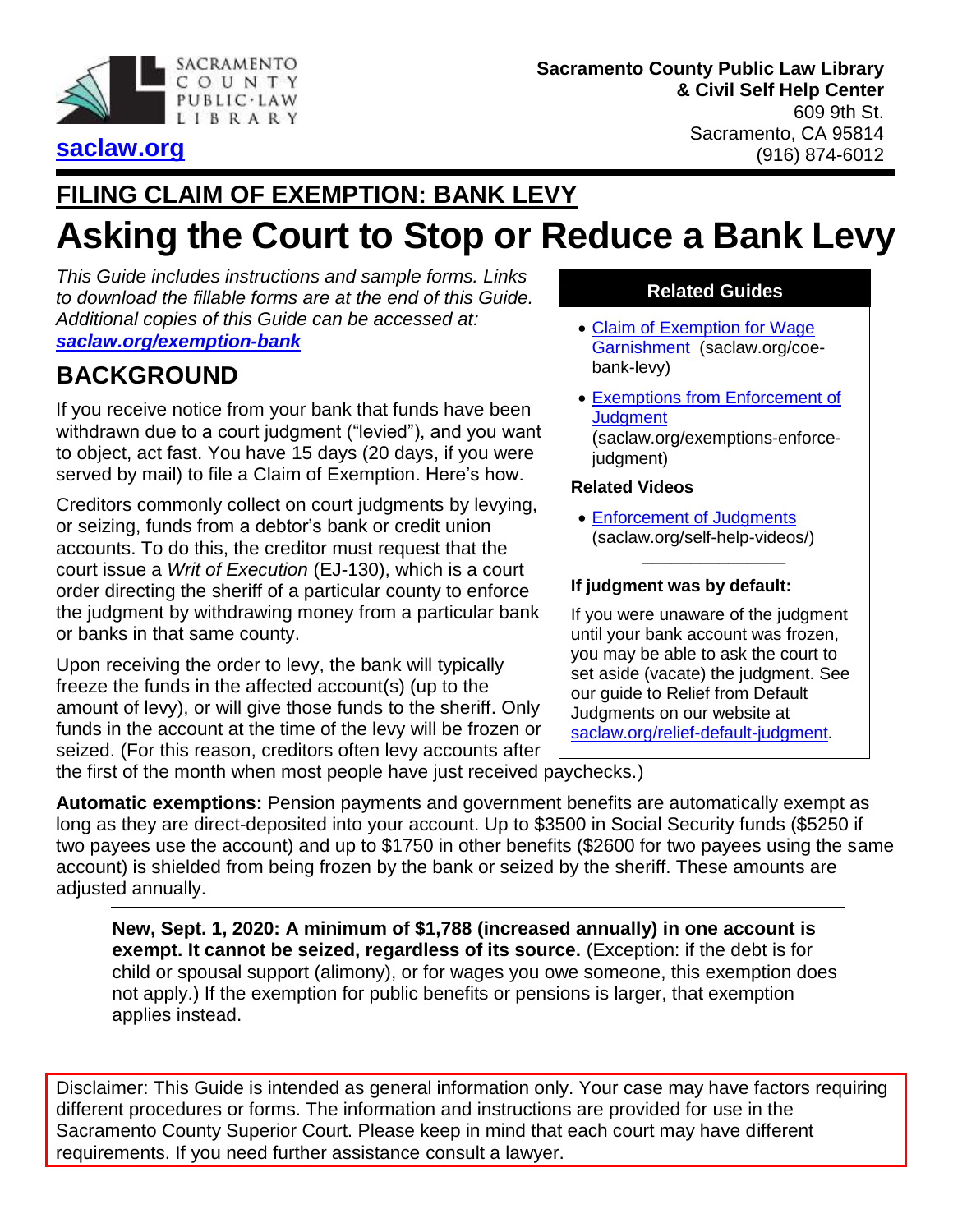This new exemption is limited to one (1) bank account per debtor. If you have more than one account, and want to specify which account is protected by the automatic exemption, you may file an application with the court, using the forms *[Ex Parte Application for Order](https://www.courts.ca.gov/documents/ej157.pdf)  [on Deposit Account Exemption](https://www.courts.ca.gov/documents/ej157.pdf)* (EJ-157), *[Declaration Regarding Notice and Service for](https://www.courts.ca.gov/documents/ej158.pdf)  [Ex Parte Application for Order on Deposit Account Exemption](https://www.courts.ca.gov/documents/ej158.pdf)* (EJ-158), and *[Order on](https://www.courts.ca.gov/documents/ej159.pdf)  [Application for Designation of Deposit Account Exemption](https://www.courts.ca.gov/documents/ej159.pdf)* (EJ-159).

If you do not specify, the bank will decide which account is exempt.

If a judgment creditor attempts to levy your bank account, you will be mailed a *Notice of Levy* (EJ-150), along with some other informational documents. The bank or sheriff will hold the seized funds for up to 20 days, allowing you the opportunity to seek to stop or reduce the levy by filing a *Claim of Exemption* (EJ-160).

The court may order some or all of the funds in an account exempt if:

- The money in the account is from a source that is exempt by law. Social Security is one example, but there are many others; or
- The money in the account is required for the basic necessities of life.

Even if the court orders funds in the account exempt from collection, the judgment still exists, and will continue to accrue 10% simple interest each year.

One of the documents that you should receive with your *Notice of Levy* (EJ-150) is *Exemptions from the Enforcement of Judgments* (EJ-155). This form lists the various asset types that may be exempt from collection. An adaptation of this document, with hyperlinks to the applicable code sections, is available on the Law Library's website at **saclaw.org/exemptions-enforce-judgment**. It is very important to read and understand the specific exemption(s) that may apply to you, because not all of these exemptions are complete (for example, employment wages are only 75% exempt), and some have limits on the amount of the exemption (for example, \$2300 in a vehicle's equity is exempt).

**IMPORTANT:** Remember, once you receive these documents you have **15 days** (20 days, if you were served by mail) to file your *Claim of Exemption* (EJ-160) and *Declaration* (MC-030) with the

sheriff's department listed on the *Notice of Levy* (EJ-150). If you mail it by a service that gives you a tracking number, such as USPS Priority Mail, the postmark date counts as the date of "filing." Otherwise, the date the Sheriff receives it is the date of filing.

## **STEP-BY-STEP INSTRUCTIONS**

#### **Step 1: Complete the Necessary Forms**

The forms commonly used in this procedure are:

- [Claim of Exemption \(EJ-160\)](http://www.courts.ca.gov/documents/ej160.pdf)
- [Financial Statement \(WG-007/EJ-165\)](http://www.courts.ca.gov/documents/ej165.pdf) (if you're claiming the funds are necessary for the basic necessities of life)
- [Declaration \(MC-030\)](http://www.courts.ca.gov/documents/mc030.pdf)

Instructions for completing the necessary forms are included at the end of this packet.

### **Before completing your forms:**

Gather these documents, which provide needed information:

- Notice of Levy
- Three months of bank statements issued prior to and including or ending with the levy date
- At least one month of paystubs (more if income varies monthly)
- A list of your monthly expenses (e.g., rent, utilities, insurance, etc.)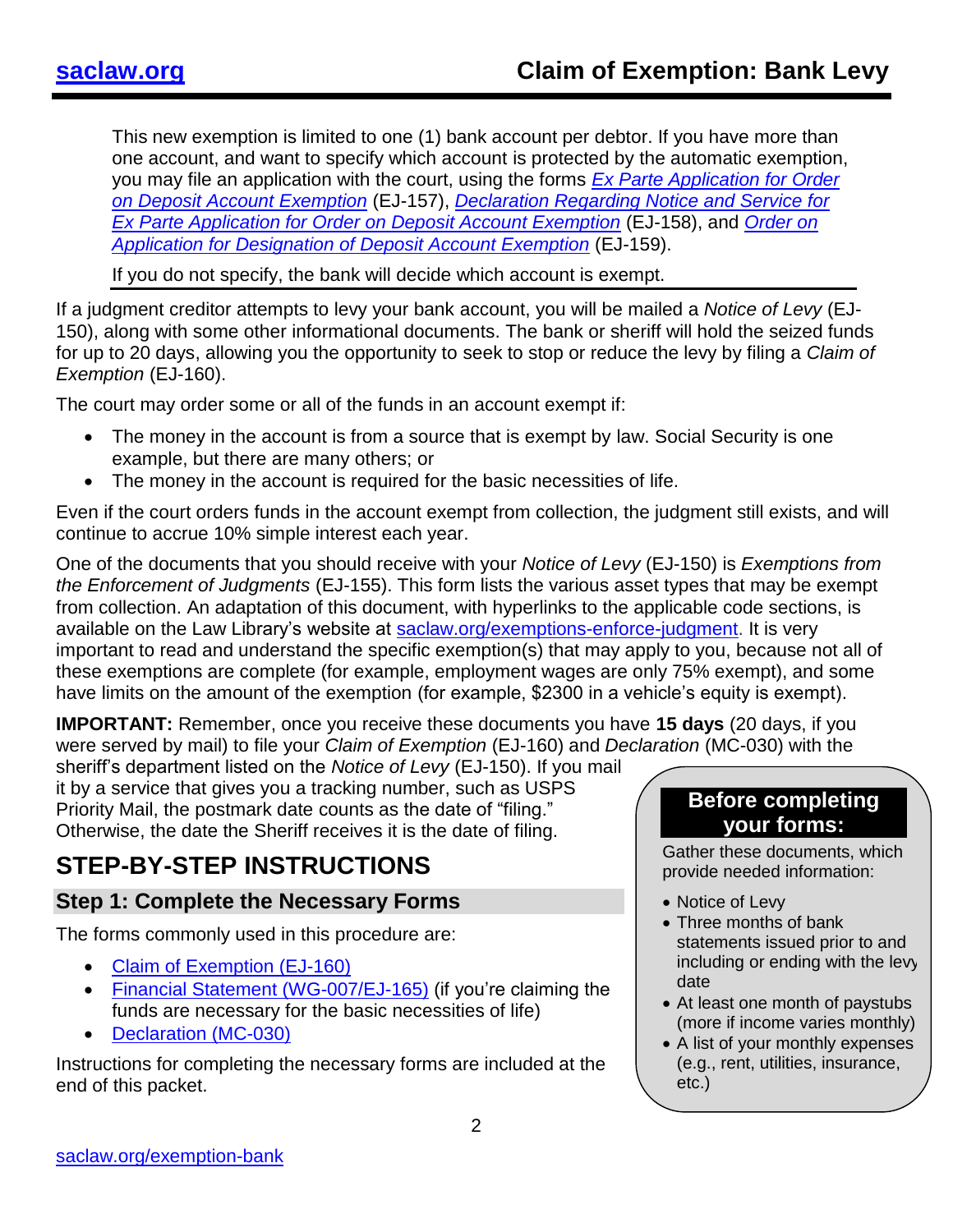### **Step 2: Copying and Assembling**

Make two copies of each:

- Claim of Exemption (EJ-160)
- Financial Statement (WG-007/EJ-165) (if applicable)
- Declaration (MC-030)

If you are submitting a *Financial Statement* (WG-007/EJ-165), attach one copy to each copy of your *Claim of Exemption* (EJ-160).

### **Step 3: Turn in your Papers**

Turn in your papers from Step 2 to the levying officer listed on the *Notice of Levy* (EJ-150). This is usually the sheriff's department. **Deadline:** 15 days to do this (20 if you were served by mail).

- In person: must be received by close of business on or before the last day
- Mail: must be *received by the sheriff* by close of business on or before the last day
- Trackable mail (certified or a delivery service): must be *postmarked* on or before the last day.

The sheriff will mail one copy to the judgment creditor and keep the second. Keep the other copy you made in Step 2 for your records.

### **Step 4: What Happens Next?**

The bank or levying officer will hold the money or property until one of the following happens:

#### *The creditor agrees that the funds are exempt, or takes no action*

If the creditor does not file a notice of opposition with the sheriff and court within 15 days, the exemption is automatically granted. The money or property will be returned to you.

#### *The creditor opposes your claim*

You will receive a *Notice of Opposition to Claim of Exemption* (EJ-170) and *Notice of Hearing on Claim of Exemption* (EJ-175) that will set a court date for a judge to make a decision. You do not need to file anything additional; the judge will read your Claim of Exemption. You may attend the hearing if you wish but are not required to do so.

#### *Tentative ruling system: check the day before to see if you need to go to court*

In Sacramento (and most counties), the judge reads the papers and decides how they are going to rule a few days ahead of time. Then their decision is posted on the internet at 2 p.m. the business day before your hearing date. You may read the tentative ruling online, or may call the Presiding Judge's department at 874-8142 to hear it.

If you disagree with the ruling and want to try to convince the judge to change it, you must call the court and the other party before 4 p.m. to tell them you want to attend oral argument (that is, go to the hearing and argue your case). If neither side objects to the ruling, the court cancels the hearing and the ruling becomes an official court order.

For [more information on the tentative](http://www.saccourt.ca.gov/civil/motions-hearings-tentative.aspx)  [ruling system,](http://www.saccourt.ca.gov/civil/motions-hearings-tentative.aspx) see the Sacramento County Superior Court's website [\(www.saccourt.ca.gov/civil/motions](http://www.saccourt.ca.gov/civil/motions-hearings-tentative.aspx)[hearings-tentative.aspx\)](http://www.saccourt.ca.gov/civil/motions-hearings-tentative.aspx)

The tentative ruling may say that the judge orders you to attend the hearing if they have questions. But usually, the tentative ruling will just contain the decision.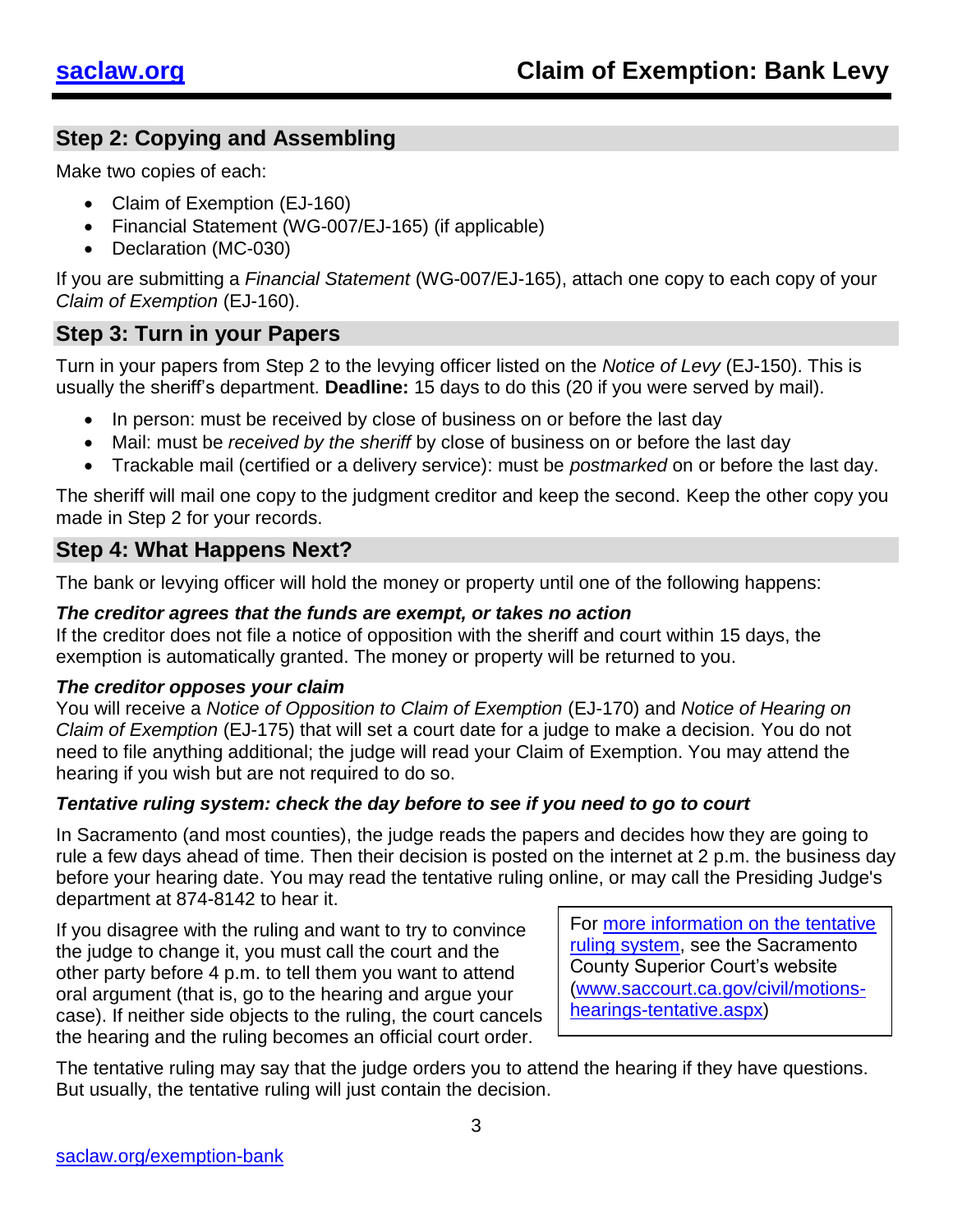Closely review the tentative ruling, because there will be a lot of important information included in it. Your claim of exemption may be:

- GRANTED: the sheriff will return the funds to you.
- GRANTED IN PART: the sheriff will return a portion of the funds to you. The judge decided that you are entitled to part of what you requested.
- DENIED: the funds sheriff will release the funds to the judgment creditor.
- CONTINUED: the hearing is rescheduled to a future date. This is common if the court needs more information from you before making a ruling. *Be sure to read the tentative ruling very carefully, because the court will specify what information or documents are required from you, and a date by which the information must be provided to the court*.

If you are happy with the tentative ruling, you *do not* need to do anything. You don't have to go to court unless ordered to appear in the tentative ruling or unless the other side calls before 4 p.m. to tell you they are planning to go. If that happens, you should go to the court hearing and be prepared to argue your case.

If you are not happy with the tentative ruling, and wish to present arguments in front of the judge, you must call all opposing counsel and/or self-represented parties, and the clerk for Department 53 ((916) 874-7858) or Department 54 ((916) 874-7848) no later than 4 p.m. the court day before your hearing and state that you are requesting oral argument on the motion.

If neither you nor the opposing party requests oral argument, the court will simply make the tentative ruling the official order of the court. If you go to court anyway, you will find that the hearing is cancelled.

## **FOR HELP**

Sacramento County Public Law Library Civil Self Help Center 609 9th Street, Sacramento 95814 [saclaw.org/self-help/civil-self-help-center/](https://saclaw.org/self-help/civil-self-help-center/) (916) 476-2731 (Appointment Request Line)

*Services Provided:* The Civil Self Help Center provides general information and basic assistance to people without attorneys on a variety of civil legal issues. All assistance is provided by telephone or Zoom videoconference. Visit ["Issues We Can And Cannot Assist With"](https://saclaw.org/self-help/civil-self-help-center/cshc-services/) (saclaw.org/cshc-services) for a list of qualifying cases.

*Eligibility:* Must be a Sacramento County resident or have a [qualifying](https://saclaw.org/self-help/civil-self-help-center/cshc-services/) case in the Sacramento County Superior Court.

#### **For assistance with a Claim of Exemption- Bank Levy, you must email:**

- Notice of Levy
- Three months of bank statements issued prior to and including or ending with the levy date
- At least one month of paystubs (more if income varies monthly)
- A list, including the amounts of, your monthly expenses (e.g., rent, utilities, insurance, etc.)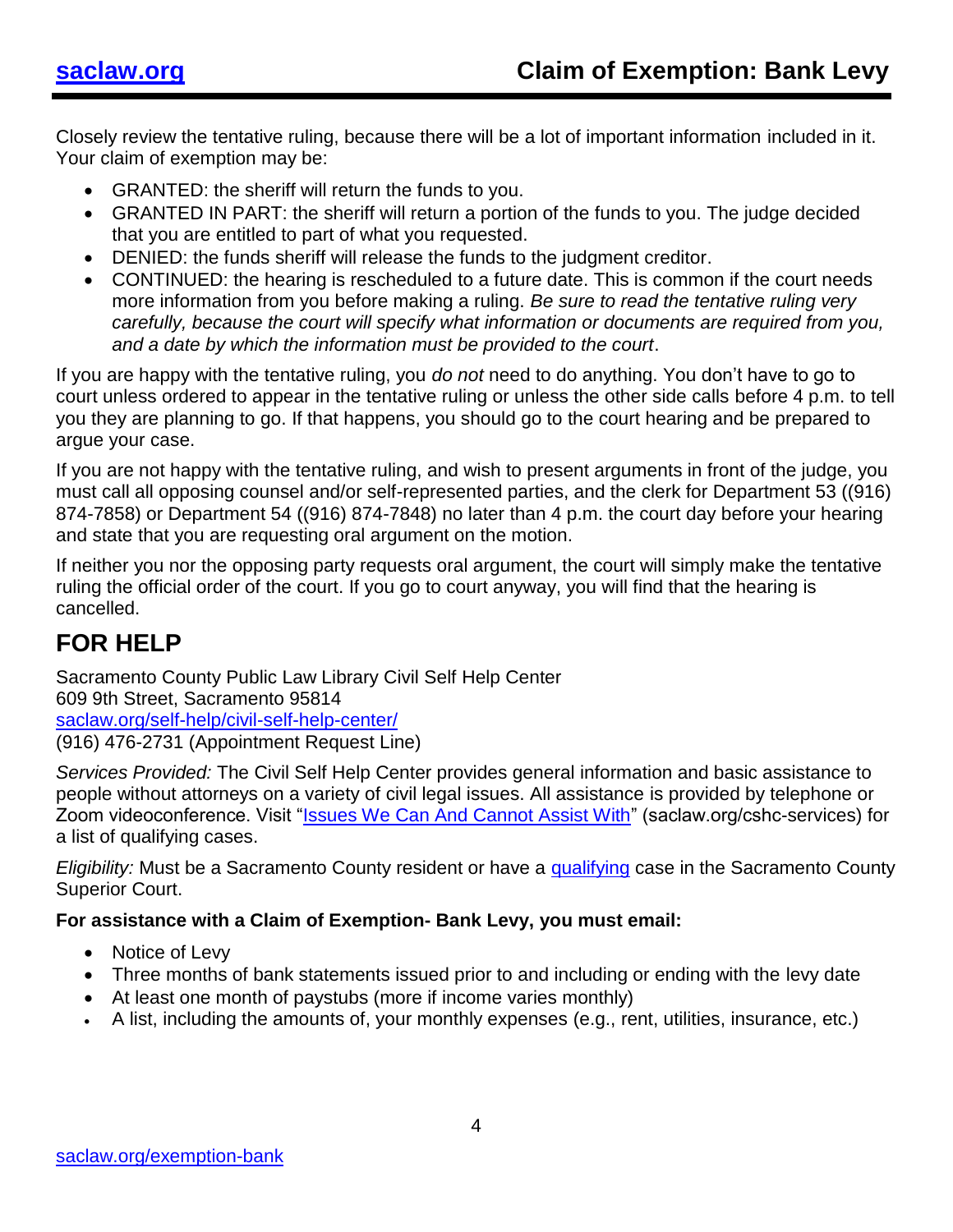## **ATTACHMENTS: FORMS AND INSTRUCTIONS**

The Judicial Council forms commonly used in this procedure are:

- [Claim of Exemption \(EJ-160\)](http://www.courts.ca.gov/documents/ej160.pdf)
- [Financial Statement \(WG-007/EJ-165\)](http://www.courts.ca.gov/documents/ej165.pdf)
- [Declaration \(MC-030\)](http://www.courts.ca.gov/documents/mc030.pdf)

Sample filled-in forms with instructions are available at the end of this Guide.

*IF YOU HAVE QUESTIONS ABOUT THIS GUIDE, OR IF YOU NEED HELP FINDING OR USING THE MATERIALS LISTED, DON'T HESITATE TO ASK A REFERENCE LIBRARIAN.*

H:\public\LRG-SBS\SbSs\COE Bank Levy\COE Bank Levy.docx undated 8/2021 kf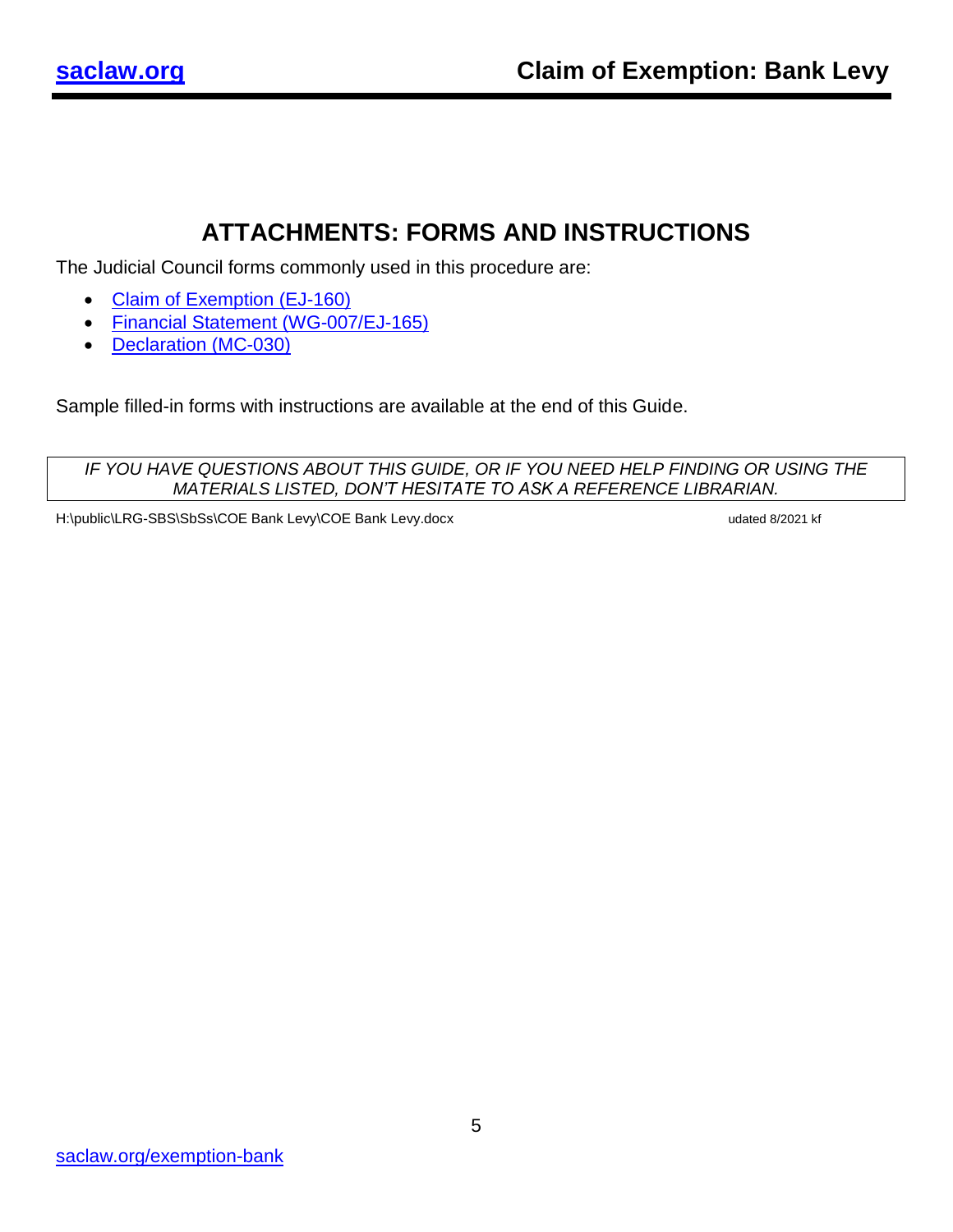| 123 Main St.<br>Insert Court County,<br>Sacramento, CA 95814<br>Address, City, State,<br>TELEPHONE NO. 916-555-1212<br>FAX NO.<br>Zip, and Branch.<br>E-MAIL ADDRESS (Optionel):<br>In Pro Per<br>ATTORNEY FOR (Warrel)<br>SUPERIOR COURT OF CALIFORNIA, COUNTY OF Sacrament<br>Sheriff's Levy Number,<br>720 Ninth Street<br>STREET ADDRESS:<br>found on the Notice of Levy.<br>720 Ninth Street<br>MAILING ADDRESS<br>Sacramento, CA 95814<br>CITY AND ZIP CODE<br>Civil<br>Plaintiff = Judgment Creditor<br>BRANCH NAME<br>Defendant = Judgment Debtor<br><b>IG OFFICER</b><br><b>FILE NUMBER</b><br>PLAINTIFF/PETITIONER: Cal Creditor<br>Names as they appear in<br>2020-01234<br>Notice of Levy.<br>DEFENDANT/RESPONDENT: Daniel Debtor<br>FOR COURT USE ONLY<br><b>CLAIM OF EXEMPTION</b><br>(Enforcement of Judgment)<br>Copy all the information required above (except the top left space) from the Notice<br>of Levy. The top left space is for your name or your attorney's name and address.<br>The original and one copy of this form must be file<br><i>v</i> officer.<br>Mark these<br>DO NOT FILE WITH THE C<br>boxes as<br>1. My name is: Daniel Debtor<br>appropriate<br>2. Papers should be sent to:<br>CASE NUMBER:<br>my attorney (I have filed with the court and served on the judgment creditor a<br>34-2020-00123456<br><b>Case Number</b><br>request that papers be sent to my attorney and my attorney has consented in<br>writing on the request to receive these papers.)<br>at the address $\boxed{\text{X}}$ shown above $\boxed{\phantom{\text{X}}}$ following (specify):<br>$3. \Box$<br>I am not the judgment debtor named in the notice of levy. The name and last<br>known address of the judgment debtor is (specify):<br>4. The property I claim to be exempt is (describe):<br>4. Describe the property that is exempt.<br>Any and all deposits held in my name at Fictional Savings Bank.<br>5. Insert applicable code sections.<br>5. The property is claimed to be exempt under the following code and section represibility<br>6. Insert "See attached Declaration."<br>42 U.S.C. Section 47 and CCP Section 704.080<br>6. The facts which support this claim are (describe):<br>See Attached Declaration<br>The claim is made pursuant to a provision exempting property to the extent necessary for the support of the judgment debtor<br>and the spouse and dependents of the judgment debtor. A Financial Statement form is attached to this claim.<br>Complete<br>The property claimed to be exempt is<br>$\mathbf{u}$<br>В.<br>para-<br>If you are claiming that some, or all, of the amount levied should be withheld<br>a. a motor vehicle, the proceeds<br>because it is needed for the basic necessities of life, you will need to check box<br>graphs 7,<br>indemnification for the loss, d<br>8, & 9<br>7 and complete and attach a Financial Statement (WG-007/EJ-165).<br>b. tools, implements, materials,<br>ONLY if<br>or other personal property used in the trade, traditions or profession or the perginem debtor or<br>they<br>c. all other property of the same type owned by the judgment debtor, either alone or in combination with others, is (describe).<br>pertain to<br>The property claimed to be exempt consists of the loan value of unmatured life insurance policies (including endowment and<br>your<br>annuity policies) or benefits from matured life insurance policies (including endowment and annuity policies). All other<br>situation.<br>property of the same type owned by the judgment debtor or the spouse of the judgment debtor, either alone or in combination<br>with others, is (describe):<br>I declare under nenally of periury under the laws of the State of California that the forenoing is true and correct.<br>Date:<br>Print name and date<br>Signature<br>(SIGNATURE OF DECLARANT)<br>Page 1 of 1<br>(TYPE OR PRINT NAME) | ATTORNEY OR PARTY WITHOUT AT<br>Daniel Debtor | Your name, address,<br>and phone number.<br>"In Pro Per" means<br>you are representing<br>yourself. | <b>AGE GARNISHMENT</b><br><b>FICER. DO NOT FILE WITH COURT</b> | FOR LEVYING OFFICER USE ONLY<br>(Levying Officer Name and Address) | EJ-160 |
|------------------------------------------------------------------------------------------------------------------------------------------------------------------------------------------------------------------------------------------------------------------------------------------------------------------------------------------------------------------------------------------------------------------------------------------------------------------------------------------------------------------------------------------------------------------------------------------------------------------------------------------------------------------------------------------------------------------------------------------------------------------------------------------------------------------------------------------------------------------------------------------------------------------------------------------------------------------------------------------------------------------------------------------------------------------------------------------------------------------------------------------------------------------------------------------------------------------------------------------------------------------------------------------------------------------------------------------------------------------------------------------------------------------------------------------------------------------------------------------------------------------------------------------------------------------------------------------------------------------------------------------------------------------------------------------------------------------------------------------------------------------------------------------------------------------------------------------------------------------------------------------------------------------------------------------------------------------------------------------------------------------------------------------------------------------------------------------------------------------------------------------------------------------------------------------------------------------------------------------------------------------------------------------------------------------------------------------------------------------------------------------------------------------------------------------------------------------------------------------------------------------------------------------------------------------------------------------------------------------------------------------------------------------------------------------------------------------------------------------------------------------------------------------------------------------------------------------------------------------------------------------------------------------------------------------------------------------------------------------------------------------------------------------------------------------------------------------------------------------------------------------------------------------------------------------------------------------------------------------------------------------------------------------------------------------------------------------------------------------------------------------------------------------------------------------------------------------------------------------------------------------------------------------------------------------------------------------------------------------------------------------------------------------------------------------------------------------------------------------------------------------------------------------------------------------------------------------------------------------------------------------------------------------------------------|-----------------------------------------------|-----------------------------------------------------------------------------------------------------|----------------------------------------------------------------|--------------------------------------------------------------------|--------|
|                                                                                                                                                                                                                                                                                                                                                                                                                                                                                                                                                                                                                                                                                                                                                                                                                                                                                                                                                                                                                                                                                                                                                                                                                                                                                                                                                                                                                                                                                                                                                                                                                                                                                                                                                                                                                                                                                                                                                                                                                                                                                                                                                                                                                                                                                                                                                                                                                                                                                                                                                                                                                                                                                                                                                                                                                                                                                                                                                                                                                                                                                                                                                                                                                                                                                                                                                                                                                                                                                                                                                                                                                                                                                                                                                                                                                                                                                                                                    |                                               |                                                                                                     |                                                                |                                                                    |        |
|                                                                                                                                                                                                                                                                                                                                                                                                                                                                                                                                                                                                                                                                                                                                                                                                                                                                                                                                                                                                                                                                                                                                                                                                                                                                                                                                                                                                                                                                                                                                                                                                                                                                                                                                                                                                                                                                                                                                                                                                                                                                                                                                                                                                                                                                                                                                                                                                                                                                                                                                                                                                                                                                                                                                                                                                                                                                                                                                                                                                                                                                                                                                                                                                                                                                                                                                                                                                                                                                                                                                                                                                                                                                                                                                                                                                                                                                                                                                    |                                               |                                                                                                     |                                                                |                                                                    |        |
|                                                                                                                                                                                                                                                                                                                                                                                                                                                                                                                                                                                                                                                                                                                                                                                                                                                                                                                                                                                                                                                                                                                                                                                                                                                                                                                                                                                                                                                                                                                                                                                                                                                                                                                                                                                                                                                                                                                                                                                                                                                                                                                                                                                                                                                                                                                                                                                                                                                                                                                                                                                                                                                                                                                                                                                                                                                                                                                                                                                                                                                                                                                                                                                                                                                                                                                                                                                                                                                                                                                                                                                                                                                                                                                                                                                                                                                                                                                                    |                                               |                                                                                                     |                                                                |                                                                    |        |
|                                                                                                                                                                                                                                                                                                                                                                                                                                                                                                                                                                                                                                                                                                                                                                                                                                                                                                                                                                                                                                                                                                                                                                                                                                                                                                                                                                                                                                                                                                                                                                                                                                                                                                                                                                                                                                                                                                                                                                                                                                                                                                                                                                                                                                                                                                                                                                                                                                                                                                                                                                                                                                                                                                                                                                                                                                                                                                                                                                                                                                                                                                                                                                                                                                                                                                                                                                                                                                                                                                                                                                                                                                                                                                                                                                                                                                                                                                                                    |                                               |                                                                                                     |                                                                |                                                                    |        |
|                                                                                                                                                                                                                                                                                                                                                                                                                                                                                                                                                                                                                                                                                                                                                                                                                                                                                                                                                                                                                                                                                                                                                                                                                                                                                                                                                                                                                                                                                                                                                                                                                                                                                                                                                                                                                                                                                                                                                                                                                                                                                                                                                                                                                                                                                                                                                                                                                                                                                                                                                                                                                                                                                                                                                                                                                                                                                                                                                                                                                                                                                                                                                                                                                                                                                                                                                                                                                                                                                                                                                                                                                                                                                                                                                                                                                                                                                                                                    |                                               |                                                                                                     |                                                                |                                                                    |        |
|                                                                                                                                                                                                                                                                                                                                                                                                                                                                                                                                                                                                                                                                                                                                                                                                                                                                                                                                                                                                                                                                                                                                                                                                                                                                                                                                                                                                                                                                                                                                                                                                                                                                                                                                                                                                                                                                                                                                                                                                                                                                                                                                                                                                                                                                                                                                                                                                                                                                                                                                                                                                                                                                                                                                                                                                                                                                                                                                                                                                                                                                                                                                                                                                                                                                                                                                                                                                                                                                                                                                                                                                                                                                                                                                                                                                                                                                                                                                    |                                               |                                                                                                     |                                                                |                                                                    |        |
|                                                                                                                                                                                                                                                                                                                                                                                                                                                                                                                                                                                                                                                                                                                                                                                                                                                                                                                                                                                                                                                                                                                                                                                                                                                                                                                                                                                                                                                                                                                                                                                                                                                                                                                                                                                                                                                                                                                                                                                                                                                                                                                                                                                                                                                                                                                                                                                                                                                                                                                                                                                                                                                                                                                                                                                                                                                                                                                                                                                                                                                                                                                                                                                                                                                                                                                                                                                                                                                                                                                                                                                                                                                                                                                                                                                                                                                                                                                                    |                                               |                                                                                                     |                                                                |                                                                    |        |
|                                                                                                                                                                                                                                                                                                                                                                                                                                                                                                                                                                                                                                                                                                                                                                                                                                                                                                                                                                                                                                                                                                                                                                                                                                                                                                                                                                                                                                                                                                                                                                                                                                                                                                                                                                                                                                                                                                                                                                                                                                                                                                                                                                                                                                                                                                                                                                                                                                                                                                                                                                                                                                                                                                                                                                                                                                                                                                                                                                                                                                                                                                                                                                                                                                                                                                                                                                                                                                                                                                                                                                                                                                                                                                                                                                                                                                                                                                                                    |                                               |                                                                                                     |                                                                |                                                                    |        |
|                                                                                                                                                                                                                                                                                                                                                                                                                                                                                                                                                                                                                                                                                                                                                                                                                                                                                                                                                                                                                                                                                                                                                                                                                                                                                                                                                                                                                                                                                                                                                                                                                                                                                                                                                                                                                                                                                                                                                                                                                                                                                                                                                                                                                                                                                                                                                                                                                                                                                                                                                                                                                                                                                                                                                                                                                                                                                                                                                                                                                                                                                                                                                                                                                                                                                                                                                                                                                                                                                                                                                                                                                                                                                                                                                                                                                                                                                                                                    |                                               |                                                                                                     |                                                                |                                                                    |        |
|                                                                                                                                                                                                                                                                                                                                                                                                                                                                                                                                                                                                                                                                                                                                                                                                                                                                                                                                                                                                                                                                                                                                                                                                                                                                                                                                                                                                                                                                                                                                                                                                                                                                                                                                                                                                                                                                                                                                                                                                                                                                                                                                                                                                                                                                                                                                                                                                                                                                                                                                                                                                                                                                                                                                                                                                                                                                                                                                                                                                                                                                                                                                                                                                                                                                                                                                                                                                                                                                                                                                                                                                                                                                                                                                                                                                                                                                                                                                    |                                               |                                                                                                     |                                                                |                                                                    |        |
| <b>CLAIM OF EXEMPTION</b><br>Form Approved by the<br>Code of Civil Procedure, § 703 520                                                                                                                                                                                                                                                                                                                                                                                                                                                                                                                                                                                                                                                                                                                                                                                                                                                                                                                                                                                                                                                                                                                                                                                                                                                                                                                                                                                                                                                                                                                                                                                                                                                                                                                                                                                                                                                                                                                                                                                                                                                                                                                                                                                                                                                                                                                                                                                                                                                                                                                                                                                                                                                                                                                                                                                                                                                                                                                                                                                                                                                                                                                                                                                                                                                                                                                                                                                                                                                                                                                                                                                                                                                                                                                                                                                                                                            |                                               |                                                                                                     |                                                                |                                                                    |        |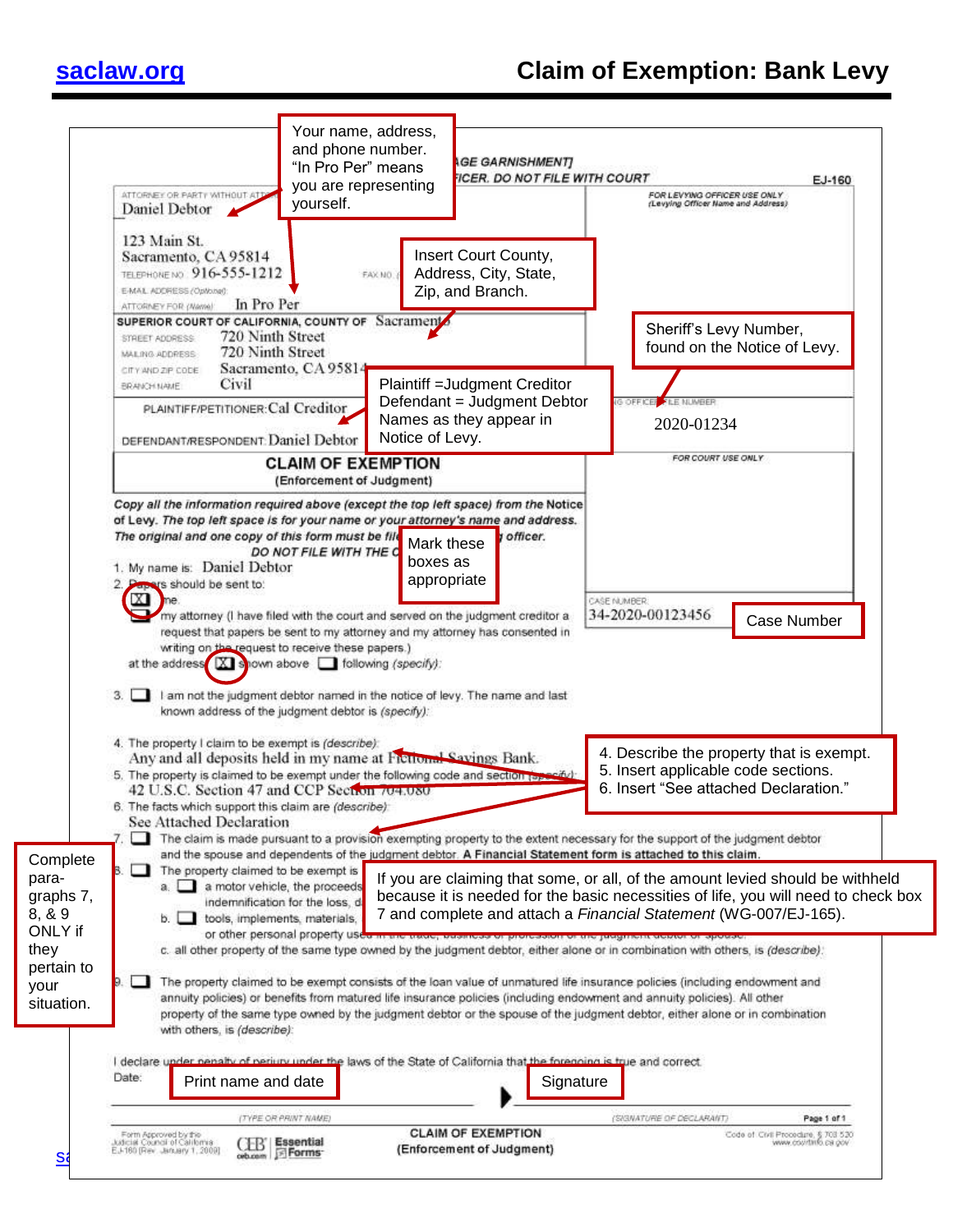## **[saclaw.org](https://saclaw.org/) Claim of Exemption: Bank Levy**

|                                                                  |                                                                                                                                                | If you are claiming that some, or all, of the amount levied should be returned to you because it is needed for<br>the basic necessities of life, you will need to complete and attach a Financial Statement (WG-007/EJ-165).<br>The statement provides the court with a snapshot of your monthly income and expenses. If your only claim is<br>that the funds are statutorily exempt, you do not need to complete this form.                                                                                                                                                                                                      |                            |                                                                                                                                                                                                                                                     |          |                                                                      |
|------------------------------------------------------------------|------------------------------------------------------------------------------------------------------------------------------------------------|-----------------------------------------------------------------------------------------------------------------------------------------------------------------------------------------------------------------------------------------------------------------------------------------------------------------------------------------------------------------------------------------------------------------------------------------------------------------------------------------------------------------------------------------------------------------------------------------------------------------------------------|----------------------------|-----------------------------------------------------------------------------------------------------------------------------------------------------------------------------------------------------------------------------------------------------|----------|----------------------------------------------------------------------|
|                                                                  | SHORT TITLE:                                                                                                                                   |                                                                                                                                                                                                                                                                                                                                                                                                                                                                                                                                                                                                                                   |                            | LEVYING OFFICER FILE NO COURT CASE NO                                                                                                                                                                                                               |          | WG-007/ EJ-165                                                       |
|                                                                  | Creditor v Debtor                                                                                                                              |                                                                                                                                                                                                                                                                                                                                                                                                                                                                                                                                                                                                                                   |                            | 2020-0123434-2020-00123456                                                                                                                                                                                                                          |          |                                                                      |
|                                                                  |                                                                                                                                                | <b>FINANCIAL STATEMENT</b><br>(Wage Garnishment - Enforcement of Judgment)<br>NOTE: If you are married, this form must be signed by your spouse unless you and your spouse are living separate and<br>apart. If this form is not signed by your spouse, check the applicable box on the reverse in item 9.                                                                                                                                                                                                                                                                                                                        |                            |                                                                                                                                                                                                                                                     |          |                                                                      |
|                                                                  |                                                                                                                                                | 1. The following persons other than myself depend, in whole or in part, on me or my spouse for support:                                                                                                                                                                                                                                                                                                                                                                                                                                                                                                                           |                            |                                                                                                                                                                                                                                                     |          |                                                                      |
|                                                                  |                                                                                                                                                | NAME                                                                                                                                                                                                                                                                                                                                                                                                                                                                                                                                                                                                                              | AGE                        | <b>RELATIONSHIP TO ME</b>                                                                                                                                                                                                                           |          | MONTHLY TAKE-HOME<br><b>INCOME &amp; SOURCE</b>                      |
|                                                                  | a. Debbie Debtor<br><b>b.</b> David Debtor                                                                                                     |                                                                                                                                                                                                                                                                                                                                                                                                                                                                                                                                                                                                                                   | 39<br>10                   | Spouse<br>Son                                                                                                                                                                                                                                       |          | 1.328.43<br>Employment at Acme Inc.<br>0.00                          |
|                                                                  | c. Darla Debtor<br>d.                                                                                                                          | List each person<br>in your household.<br>If you have no<br>spouse, write<br>"none" on line a.                                                                                                                                                                                                                                                                                                                                                                                                                                                                                                                                    | $\overline{7}$             | Daughter                                                                                                                                                                                                                                            |          | 0.00                                                                 |
| Describe<br>your<br>monthly<br>income.<br>You may<br>need        | 2. My monthly income<br>a. My gross monthly pay is:<br>(2)<br>(4)<br>c. My monthly take-home pay is (a minus b):                               | b. My payroll deductions are (specify purpose and amount).<br>(1) Federal and state withholding, FICA, and SDI.<br>a partie de la producción de la provincia de la construcción de la construcción de la componentación de la comp<br>Componentación<br>$\overline{a}$ (3) and $\overline{a}$ (3) and $\overline{a}$ (3) and $\overline{a}$ (3) and $\overline{a}$ (3) and $\overline{a}$ (3) and $\overline{a}$ (3) and $\overline{a}$ (3) and $\overline{a}$ (3) and $\overline{a}$ (3) and $\overline{a}$ (3) and $\overline{a}$ (3) and $\overline{a}$ (3) and<br>My TOTAL payroll deduction amount is (add (1) through (4)): |                            | <u> 1988 - An Aonaichte ann an Aonaichte ann an Aonaichte ann an Aonaichte ann an Aonaichte ann an Aonaichte ann an Aonaichte ann an Aonaichte ann an Aonaichte ann an Aonaichte ann an Aonaichte ann an Aonaichte ann an Aonaic</u><br>$$ -461.23$ | $2a.$ \$ | 2.600.00<br>$b.5$ 461.23<br>$c$ \$ 2.138.77                          |
| several<br>pay stubs                                             |                                                                                                                                                | d. Other money I get each month from (specify source):                                                                                                                                                                                                                                                                                                                                                                                                                                                                                                                                                                            |                            | $-$ is                                                                                                                                                                                                                                              | d.5      | 0.00                                                                 |
| to<br>complete<br>this                                           | e. TOTAL MONTHLY INCOME (c plus d)                                                                                                             |                                                                                                                                                                                                                                                                                                                                                                                                                                                                                                                                                                                                                                   |                            |                                                                                                                                                                                                                                                     | e.5      | 2,138.77                                                             |
| section.                                                         | a. Cash                                                                                                                                        | I, my spouse, and my other dependents own the following property:<br>b. Checking, savings, and credit union accounts (list banks):                                                                                                                                                                                                                                                                                                                                                                                                                                                                                                |                            |                                                                                                                                                                                                                                                     | $3a$ $s$ | 45.00                                                                |
| Complete<br>your asset<br>information<br>Remember<br>"equity" is | (2)<br>(3)<br>(1)                                                                                                                              | (1) Fictional Savings Bank checking account (Levied)<br>Arbitrary Savings and Loan savings account<br>c. Cars, other vehicles, and boat equity (list make, year of each);<br>1989 Adobe Automobile                                                                                                                                                                                                                                                                                                                                                                                                                                |                            | 734.00<br>s.<br>80.00<br>\$<br>s<br>100.00<br>\$                                                                                                                                                                                                    | b. S     | 814.00                                                               |
| the fair<br>value of<br>the<br>property<br>minus the             | (2)<br>(3)<br>d. Real estate equity                                                                                                            | <u> Andreas Andreas Andreas Andreas Andreas Andreas Andreas Andreas Andreas Andreas Andreas Andreas Andreas Andreas</u><br>3. (1) 2014년 1월 20일 : 1월 20일 : 1월 20일 : 1월 20일 : 1월 20일 : 1월 20일 : 1월 20일 : 1월 20일 : 1월 20일 : 1월 20일<br>e. Other personal property (jewelry, furniture, furs, stocks, bonds, etc.) (list separately):                                                                                                                                                                                                                                                                                                  |                            | 0.00                                                                                                                                                                                                                                                | d. S     | c. $\frac{2}{3}$ 100.00                                              |
| amount<br>owed on it.<br>If the total                            | Misc. household furnishings                                                                                                                    |                                                                                                                                                                                                                                                                                                                                                                                                                                                                                                                                                                                                                                   |                            |                                                                                                                                                                                                                                                     | $e.$ \$  | 300.00<br>Page 1 of 2                                                |
| is negative,<br>the equity<br>is \$0.                            | Form Adopted by the<br><b>Judicial Council of California</b><br>G-807/EJ-165 [Rev. January 1, 2007]<br><b>Essential</b><br><b>kcom E</b> Forms |                                                                                                                                                                                                                                                                                                                                                                                                                                                                                                                                                                                                                                   | <b>FINANCIAL STATEMENT</b> | (Wage Garnishment - Enforcement of Judgment)                                                                                                                                                                                                        |          | Code of Civil Procedure, §§ 706.124, 703.530<br>www.countinto.ca.gov |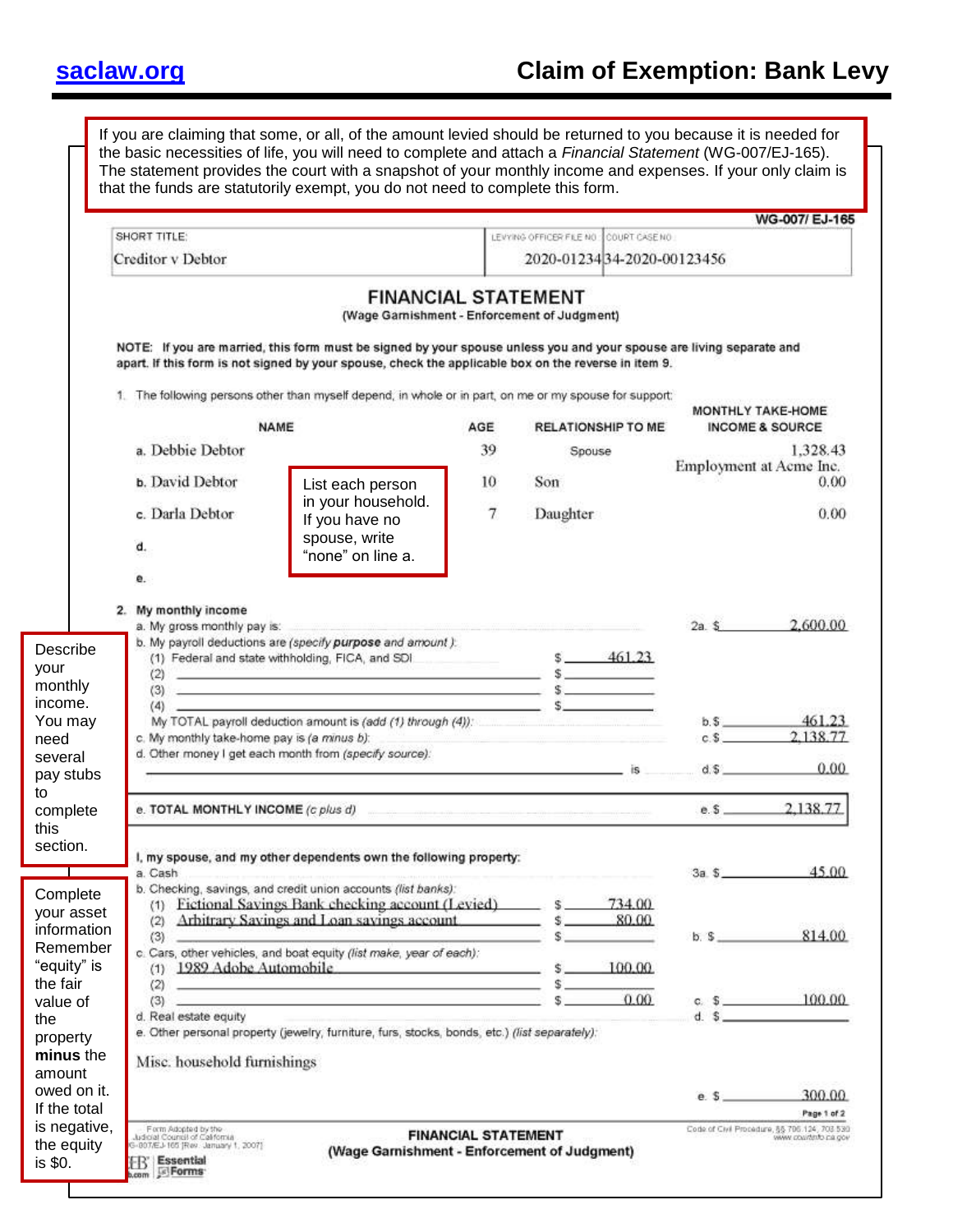## **[saclaw.org](https://saclaw.org/) Claim of Exemption: Bank Levy**

As a general rule, entertainment (line 4(l)) and most installment payments (line 4(j) and section 5) are not considered "basic necessities of life," and such amounts will typically be ordered paid to the creditor. Exceptions are installments being paid to prior judgment debtors, installments being paid to the government for back taxes, or other debts that are legally entitled to priority over the judgment in this case.

|    | Creditor v Debtor                                                                                                                                                                     | 34-2020-00123456      |                                     |
|----|---------------------------------------------------------------------------------------------------------------------------------------------------------------------------------------|-----------------------|-------------------------------------|
|    | 4. The monthly expenses for me, my spouse, and my other dependants                                                                                                                    |                       |                                     |
|    | a. Rent or house payment and maintenance                                                                                                                                              | $4a \quad S$          | 1.000.00                            |
|    | b. Food and household supplies                                                                                                                                                        | $b$ $s$               | 425.00                              |
| с. | Utilities and telephone<br>the state of the control of the control of the control of the control of the control of the control of the control of                                      | c. S                  | 250.00                              |
| d. | Clothing                                                                                                                                                                              | d. S                  | 60.00                               |
|    | with the company of the company and the company of the company of the company of the company of the company of<br>e. Medical and dental payments                                      | e.5                   | 85.00                               |
| f. | Insurance (life, health, accident, etc.)                                                                                                                                              | $E$ S                 | 479.00                              |
| g. | School, child care                                                                                                                                                                    | 9S                    | 450.00                              |
| h. | Child, spousal support (prior marriage)                                                                                                                                               | s.<br>h.              | 0.00<br>400.00                      |
| İ. | Transportation & auto expenses (insurance, gas, repair) (list car payments in item 5)<br>Installment payments (insert total and itemize below in item 5)                              | s<br>业<br>s.          | 197.00                              |
| k. | Laundry and cleaning                                                                                                                                                                  | k.                    | 38.00                               |
|    | Entertainment                                                                                                                                                                         |                       | 18.00                               |
|    | m. Other (specify):                                                                                                                                                                   |                       |                                     |
|    | List your monthly expenses. If not paid monthly, estimate the amount if broken into monthly payments.                                                                                 |                       |                                     |
|    |                                                                                                                                                                                       | m <sub>1</sub>        |                                     |
|    | n. TOTAL MONTHLY EXPENSES (add a through m):                                                                                                                                          | $n.$ \$               | 3,402.00                            |
|    | 6. Other facts which support this Claim of Exemption (i.e., unusual medical needs, school tuition, expenses for recent                                                                |                       |                                     |
|    | family emergencies, or other unusual expenses to help your creditor and the judge understand your budget) (describe):<br>(If more space is needed, attach page labeled Attachment 6.) |                       |                                     |
|    | If there are other facts to consider, list them here.                                                                                                                                 |                       | Earnings                            |
|    | 7. An earnings withholding order is now in effect with respect to my earnings or those of my spouse or dep                                                                            |                       | withholdings or                     |
|    | named in item 1 (specify each person's name and monthly amount):                                                                                                                      |                       | assignments                         |
|    |                                                                                                                                                                                       |                       | (support payments)                  |
|    |                                                                                                                                                                                       |                       | in effect as to your                |
| 8. | A wage assignment for support is now in effect with respect to my earnings or those of my spouse or de                                                                                |                       | income or the                       |
|    | named in item 1 (specify each person's name and monthly amount).                                                                                                                      |                       | income of a                         |
|    |                                                                                                                                                                                       |                       | household member                    |
| 9. | Check the appropriate box in paragraph 9. If<br>the debtor is married, his or her spouse<br>X My spouse has signed below.                                                             |                       | are listed in<br>paragraphs 7 or 8. |
|    | must sign unless the two are separated and<br>have no spouse.                                                                                                                         |                       |                                     |
|    | My spouse and I are living separate and<br>living apart.                                                                                                                              |                       |                                     |
|    | I declare under penalty of perjury under the laws of the State of California that the foregoing is true and correct.<br>Date: 09/02/2020                                              |                       |                                     |
|    | Daniel Debtor<br>Print name(s) and date                                                                                                                                               |                       |                                     |
|    |                                                                                                                                                                                       | Signature(s)          |                                     |
|    | Debbie Debtor<br>(TYPE OR PRINT NAME OF SPOUSE)                                                                                                                                       | (SIGNATURE OF SPOUSE) |                                     |